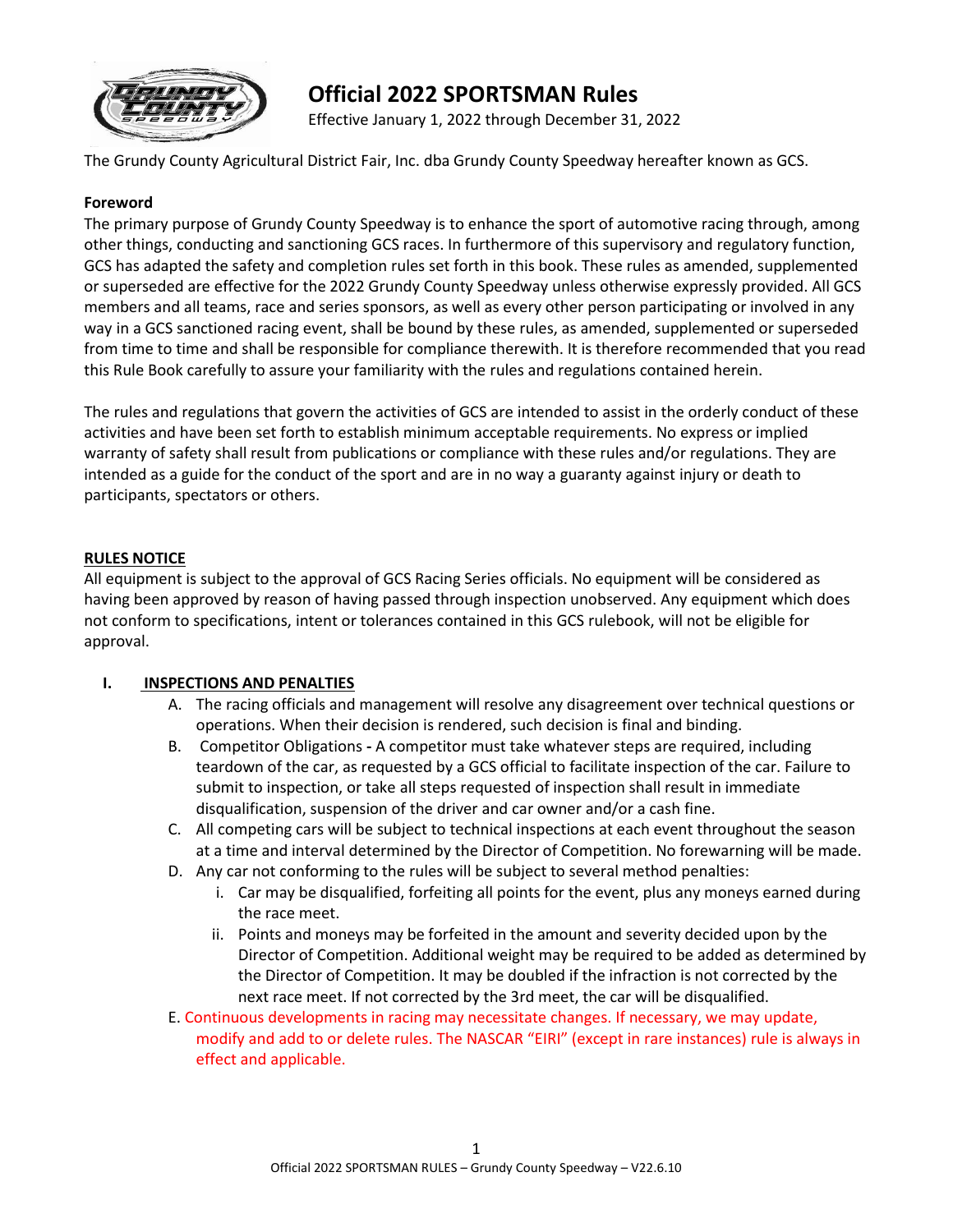## **II. GENERAL NOTICE**

- A. Non compliance with the specifications outlined herein may subject the participant to disqualification, loss of monies and points earned at the event. Furthermore, Failure to present car for inspection when requested to do so, or refusal to take steps requested by tech inspectors will be considered an admission of guilt and will be grounds for disqualification. Owner/driver must provide tools to remove parts. Any interpretation or deviation of these rules is left to the discretion of Grundy County Speedway tech officials, their decision is final.
- B. At any time, before, during or after an event, officials may require additional measures or equipment or make additional determinations, as they deem necessary to further reduce the risk to competitors.
- C. All cars are subject to a minimum specification inspection at any time. It is the responsibility of the driver to prepare each car FREE of defects and in safe racing condition.
- D. Drivers must remain with their car, until instructed otherwise by GCS officials or safety crew during any red or yellow they are involved in.
- E. "Gentleman's Tap Out" rule will be used at all races. If a driver feels they are solely at fault for an incident, they may pull to the bottom of the start/finish line and tap their roof, at that time only that driver will be sent to the tail of the single file line with all others deemed involved awarded their prior position. The driver must "Tap Out" ASAP. If he/she is wrecked and cannot drive the car to the start finish line, the driver must verbally "Tap Out" FACE to FACE with a track official that can radio the scoring tower.

## **CAR RULES NOTICE**

#### **III. FRAME**

- A. 1978 through 1988 108" GM Metric frame only.
- B. Frames must be cross-braced or X-ed through center.
- C. Frames must be plated on inside of frame rails.
- D. Rear tail section may be replaced beginning 5" behind rear axle centerline.
- E. Factory frame horns must extend 23 1/2" minimum from top of spring center forward.
- F. Front cross member may be notched for fuel pump, power steering pump and oil filter.
- G. Minimum fuel pump clearance 1".
- H. Top half of cross member may be removed and re-plated 3/4" for oil pan clearance.
- I. Outer spring skirt may be trimmed a maximum of 2 1/2" up and 7" long to aid spring changes. A minimal amount may be removed and re-plated for shock clearance.
- J. All other areas of stock frame may not be altered or changed from original design and size.
- K. Minimal alterations allowed for tie rod, lower a-frame and rear axle clearance.
- L. Rusted or damaged areas may be repaired or replaced but must match original design and size.
- M. No frame lightening will be allowed such as hole drilling, acid dipping, etc.
- N. Minimum 6" frame height except front cross member with driver seated in the car.
- O. Rear upper control arm mounting may be raised a maximum of 1" without other alteration.

# **IV. ROLL CAGE**

- A. All cars must have a full 4-point roll cage mounted to the main frame. All tubing listed or shown and within the cage must be constructed with a minimum 1-3/4"x .095 wall round DOM or EW steel tubing unless otherwise stated.
- B. The main hoop behind the driver must be diagonally cross-braced from left frame rail without bends and securely welded on both ends.
- C. Main hoop set back 82 ½" measured from center of lower ball joint to back of main hoop tubing.
- D. No 'laid-back' or offset roll cages.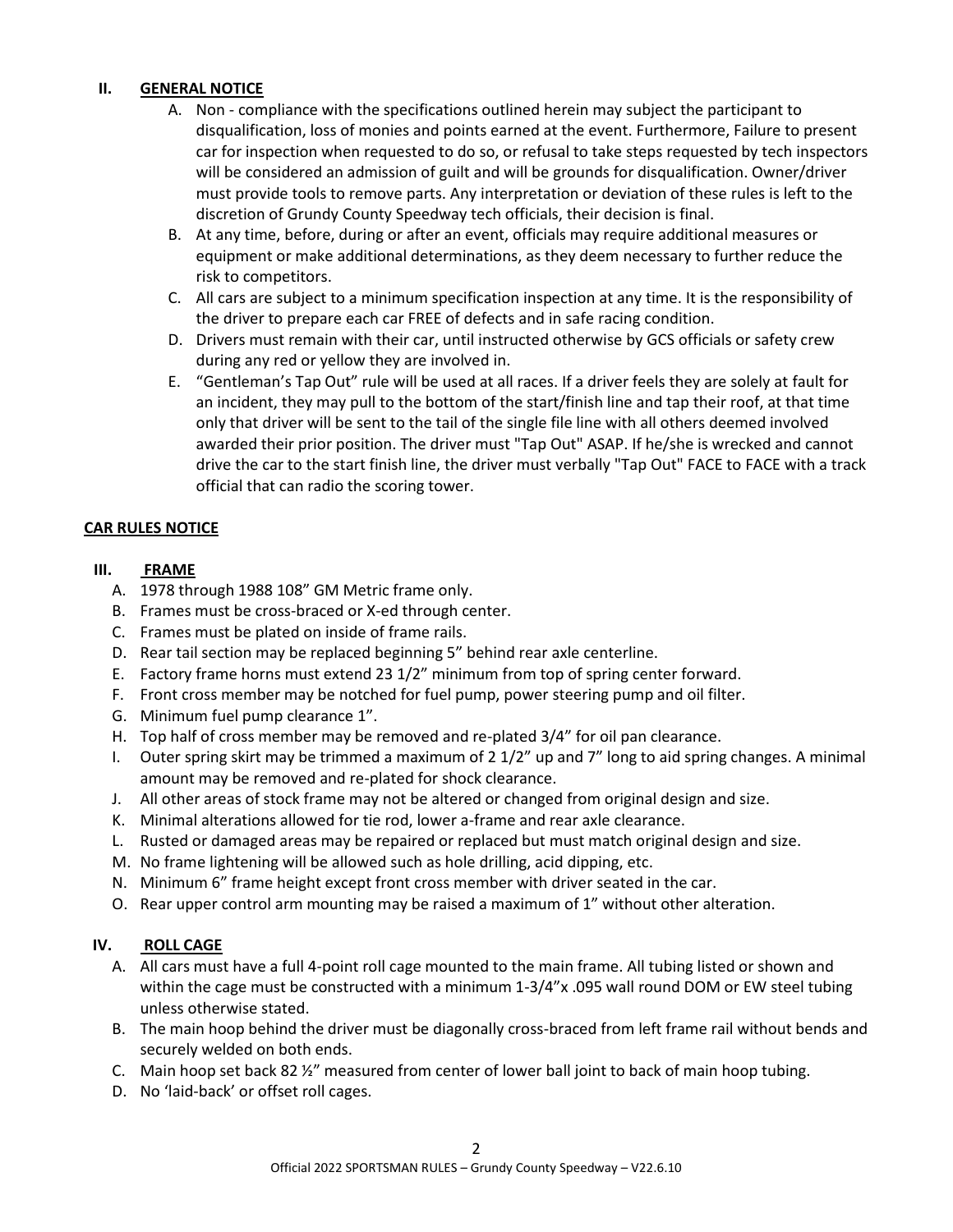- E. The roof hoop or halo bar and main hoop should be mounted as close to the roof as possible.
- F. Roof hoop (halo bar) shall be a minimum of 39" wide, 32" long and should be a safe distance from the driver's head and padded.
- G. Side halo bars must be centered with frame rails.
- H. Halo support cross bar required.
- I. Center dash to halo bar mandatory, minimum 1 1/2"x .095.
- J. The front of the cage must have at least two (2) cross supports side-to-side, one at a dash level and one at the roof.
- K. Foot protection bars required. A perimeter foot protection bar from outside edge of door bars forward and curving into the frame is required. Minimum 1 3/4"x .095.
- L. Four (4) driver side door bars mounted flush with the outer door panel are mandatory.
- M. Driver side door bars must have a minimum two (2) upright bars between each door bar.
- N. Passenger side door must have three (3) door bars mounted no closer to the driver than the center of the passenger side frame rail.
- O. Roll bar padding required.
- P. Engine compartment hoop and rear main hoop supports are mandatory.
- Q. All right angles should be gusseted.
- R. All competing cars must have a full perimeter roll cage to compete.
- S. All drivers' door bars must be plated from the frame to the top of the top door bar.
- T. Wing window bars mandatory on both sides mounted 10" from front corner upright and be perpendicular to door bar.

## V. **SUSPENSION**

- A. All lower a-frame, trailing arm and suspension mountings must remain stock for frame in factory frame position. (See I. Frame, N.)
- B. Front suspension upper A-arm mounting pad may be pivoted on the frame but must remain inside the spring bolt as a one-piece stock appearing mount.
- C. Front upper a-arms may be replaced with one-piece tubular replacement a-arms with a maximum length of 9 inches, w/bushed shafts only, mounted to original a-arm mounting pad.
- D. Spindles must maintain GM OEM Metric dimensions, geometry and appearance.
- E. OEM style one-piece metric dimension ball joints.
- F. Shocks may be moved from stock location.
- G. Only 1 shock per wheel. No bump stops allowed.
- H. Shocks must be GCS approved, steel, non-adjustable, no schrader valves and retail for less than \$160 each. Approved shocks are as follows:
- I. PRO "WB", "SB", "TA" gas monotube; QA1 26,50, 51, 55, 70 series; Bilstein SG & SZ series, Carrera/AFCO 10, 12, 14,15,24,7400 series.
- J. No aluminum body or coil-over shocks allowed.
- K. Shock and all shock components must be of the same manufacturer.
- L. **One minimum 5"x8 ½" coil spring per corner.**
- M. Upper trailing arm mounts may be raised a maximum of 1 inch.
- N. Rear trailing arms must be stamped one-piece OEM type with no mono-balls or bearings.
- O. Rear spring buckets must be enclosed.
- P. Non-offset bushings of rubber or urethane maintaining stock dimensions only, in rear suspension arms.
- Q. Any OEM type one-piece sway bar permitted in stock location.
- R. Adjustable aftermarket sway bar mount permitted.
- S. No rear sway bar permitted.
- T. Approved safety hubs required.
- U. Front and rear full faced steel hubs only.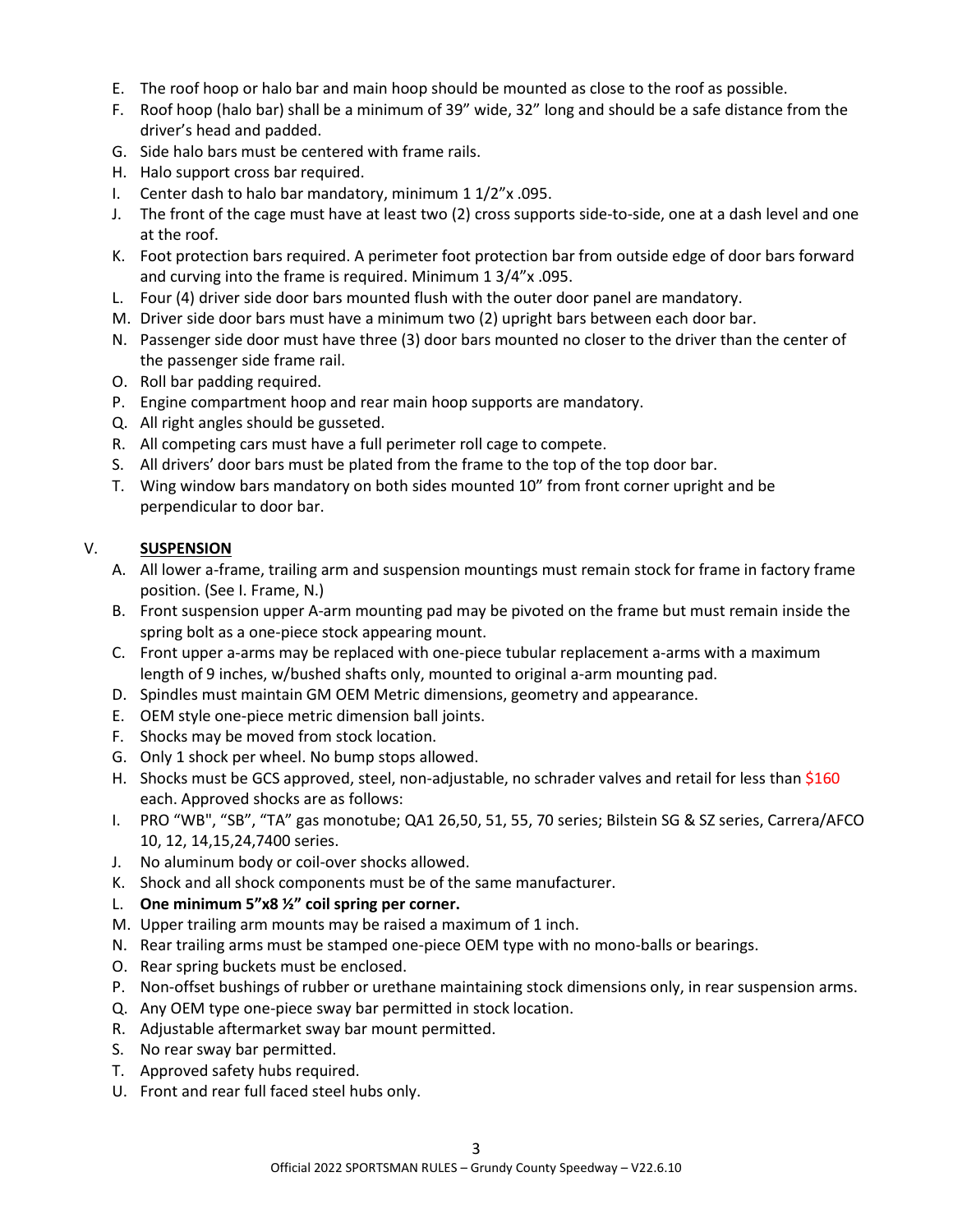- V. No lightening of suspension or brake parts (such as drilled rotors, etc.).
- W. Weight jacks or screw jacks allowed.
- X. No driver adjustable weight.
- Y. No mono-balls.
- Z. Maximum tread width is 62 1/2".
- AA. Tech/Crew will push front end down to bottom out or close and car will need to pass ride height in 20 seconds.

# VI. **STEERING**

- A. OEM steering boxes and metric car linkage.
- B. Centerlink OEM dimensions must be retained.
- C. Spindles must maintain GM OEM Metric dimensions, geometry and appearance.
- D. Outer tie rod ends only, may be 1/2" or 5/8"x5/8" chromoly or aircraft type heim joint with aluminum sleeves.
- E. No heim joints except for outer tie rod ends.
- F. No rack and pinion steering.
- G. No quick steer devices.
- H. Quick release steering wheel required.
- I. Safety padding in steering wheel required.
- J. Impact collar in steering shaft required.
- K. Aftermarket steering shaft must have safety sleeve.

## VII. **BODY**

- A. The 2009 2019 bodies approved for competition in the GCS is the NGB Body family from AR Bodies and the S2 Body family from Five Star. AR asphalt street stock/sportsman bodies approved w/GCS specs.
- B. All previously legal bodies (pre-2009) are still legal for competition. All bodies are subject to the GCS & manufacturers guidelines, templates & measurements.
- C. Absolutely no cut-up bodies, chopped or slanted roofs, ground effects, panels, side-boards, wings, airfoils, Lexan side (door) windows, hood bubbles or scoops, "Late Model" bodies, or any other alterations to the stock body unless GCS approved.
- D. Wheel wells may be enlarged for tire clearance only.
- E. Fabricated panels must retain stock appearance and dimensions.
- F. No aluminum, plastic, or rubber panels or parts that are not GCS approved.
- G. Aluminum door panels allowed.
- H. Clear glass or Lexan windshield, rear window & quarter windows required.
- I. Windshield must have a minimum three upright braces 3/8" steel or aluminum.
- J. Side window opening, measured from 'B' pillar forward, must be a minimum of 31".
- K. 'B' pillar wings must be perpendicular to or angled back from pillar inward.
- L. Windshield angle as specified by body manufacturer.
- M. Hood must be sealed and flat or near flat with no bubbles or pushed up centers.
- N. Pin-type hood and trunk fasteners only.
- O. No chained or bolted hoods or trunks.
- P. Minimum roof height is 51".
- Q. Two (2) 1/2" roof aero strips allowed. No aero strips allowed on rear window.
- R. A maximum 5"x 60" rear spoiler, measured on back side, may be mounted on the trunk lid only and may not have sides or lips.
- S. Flat rear spoiler will be allowed on NGB AR or S2 Five Star Bodies.
- T. AR Bodies or Five Star "wing" may be used mounted, thin edge of blade up, w/o modification, rear edge of up-rights flush with the rear edge of bumper cover to not ahead of bumper cover/quarter seam and may adjust only within manufacture limits.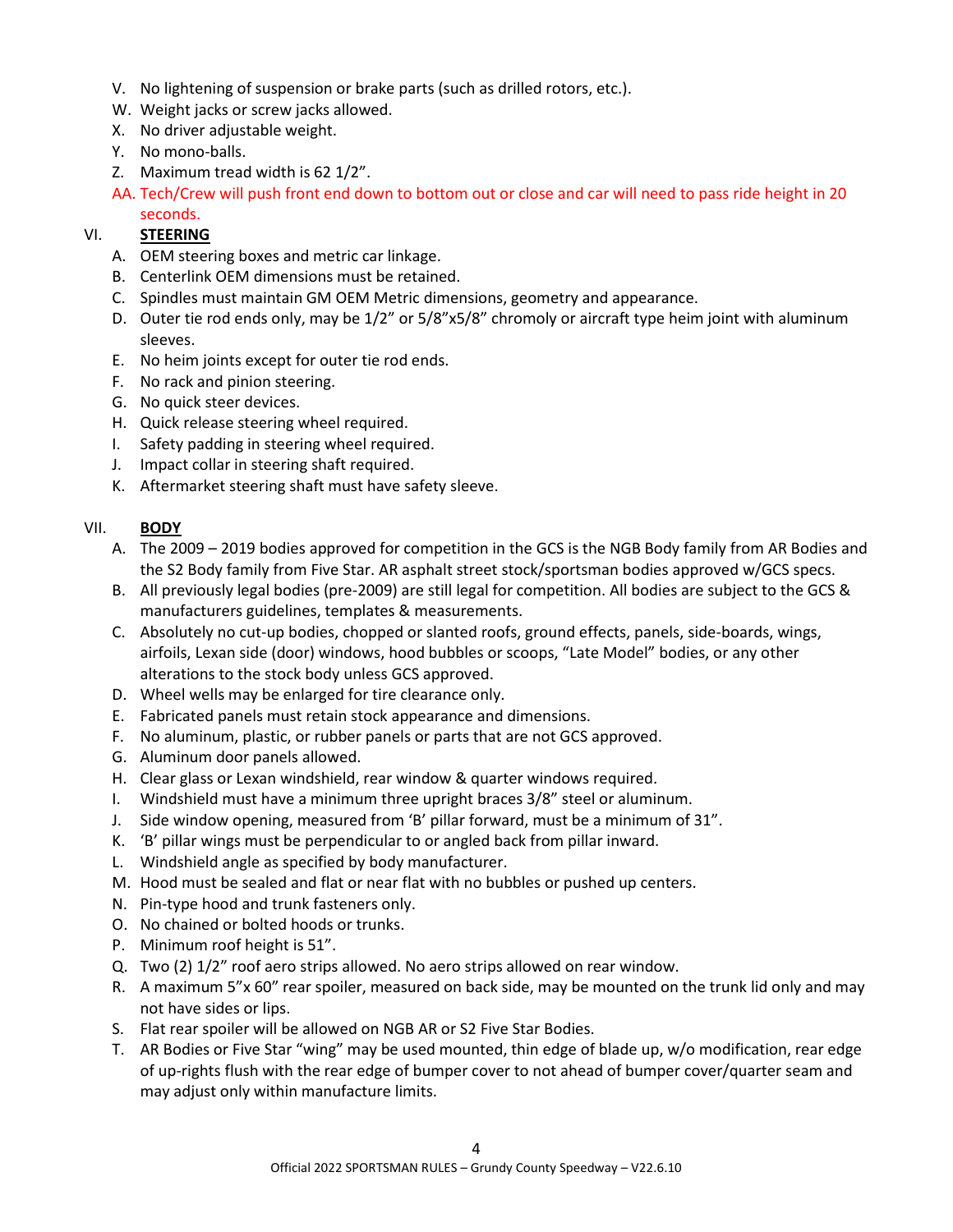- U. The front bumper must be in stock location and no wider than the front tires.
- V. Front spoiler may not protrude forward of the front bumper or be wider or lower than the stock panel or wider than the front tires.
- W. Front spoiler and lowest point of body may be no lower than 5" from the ground.
- X. The GCS reserves the right to rule whether a body panel meets the stock appearing body rule or not.
- Y. Mixing body panels will be allowed with tech official's discretion.
- Z. Body, frame, ballast, fuel cell, etc. behind rear tires must be a minimum of 11" off the ground.
- AA. All body, frame and weight measurements taken with driver in car in driver seat.
- BB. Rear quarter panel height will be measured on the referee with the correct body measurements.

#### VIII. **AIR INTAKE**

- A. Maximum 21/2" X 20" air box opening.
- B. Older Sportsman cars may be equipped with optional windshield cowl panel (part no. 661-5100).
- C. Remove only bottom of opening in panel leaving lip on all sides allowed.
- D. Hood, fender, cowl and windshield area must be sealed.

#### IX. **BUMPERS, RUB RAILS & TOW HOOKS**

- A. Mandatory front and rear tow hooks, cables or straps must be within easy reach of the track crews and be made of a material that will not break when the car is being removed front the track.
- B. All front and rear bars must be concealed.
- C. Stock appearing bumpers or bumper covers mandatory on front and rear of car.
- D. Rub rails must be securely mounted, trimmed and/or capped.
- E. Any racecar part that comes loose during a race may cause a black flag for the car at the official's discretion.

#### X. **INTERIOR**

- A. Interior sheet metal from the top drive shaft tunnel must remain flat or rise on a plane to passenger window opening with a maximum 4" window ledge.
- B. No 'boxed in' or 'tunneled' driver compartments.
- C. No plastic or composite material may be used inside the driver's compartment.
- D. The driver's compartment must be fully enclosed around the driver.
- E. No shelves or tunnels.
- F. A securely mounted, 1/8 inch steel or 3/16 inch aluminum one piece protective plate wrapping around left side of the drive shaft from floor bottom over the shaft to a line parallel to the right edge of the shaft and extending from the back of the transmission to the back of the driver seat is mandatory.

#### XI. **DRIVE TRAIN**

- A. Engine must be centered between frame rails.
- B. Minimum engine crankshaft height 13 inches at 6-inch frame height.
- C. Synchronized manual Chrysler, Ford and GM OEM 3 or 4 speed transmissions allowed. All forward and reverse gears must be functional as manufactured.
- D. No spur cut, phase tooth, dogtooth or internal clutch transmissions allowed.
- E. OEM automatic transmissions with factory cases only.
- F. Automatics must have a scatter shield for flex plate.
- G. Automatics must have working internal front pump, all forward and reverse gears.
- H. No aluminum front drum or reverse ring gear in automatic transmissions.
- I. No external lightening or alterations except engagement and shifting modifications.
- J. No couplers, buttons, carbon fiber, in/out boxes or quick-change transmissions.
- K. Clutch and pressure plate may be stock production minimum 10 1/2" diameter.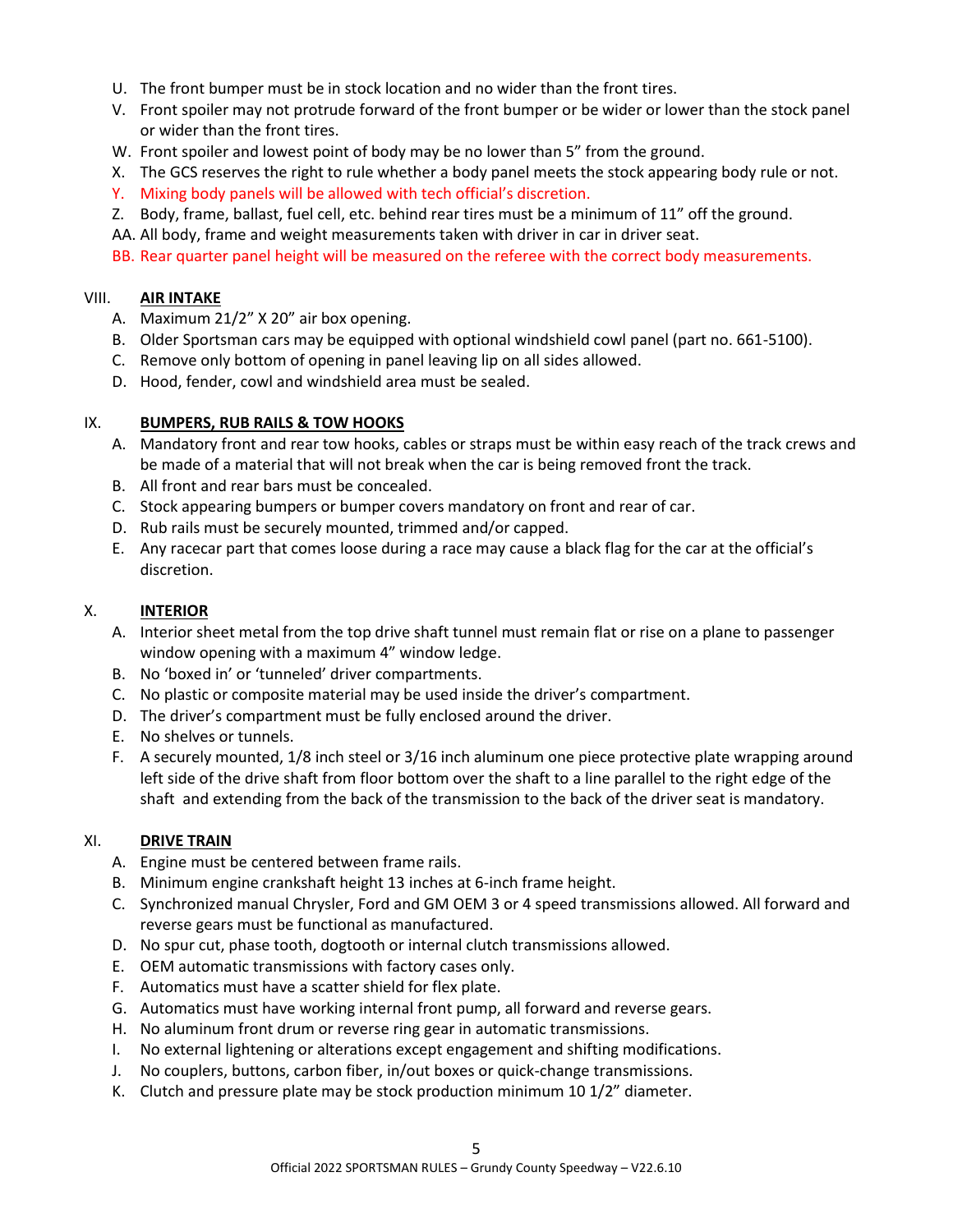- L. Multi-disc, open style, button type, 7 1/4" minimum diameter clutch assemblies with OEM type full face flex plate allowed. No spoke type flex plates.
- M. Single disc, full cover, 8 1/2" minimum diameter clutch assemblies with OEM type flex plate allowed.
- N. Flywheel must be full-face steel or aluminum only. No spoke-type, cut down or lightened flywheels or flex plates.
- O. Steel blow proof bell housing mandatory with clutches over 7 1/4" diameter.
- P. Clutch and flywheel/flex plate must be clearly visible for inspection.
- Q. Rear ends must be passenger car, light truck (1/2 ton or less) or quick change. Quick change must have minimum ring gear diameter of 10".
- R. Iron or steel carriers and housings on passenger car and light truck rear ends.
- S. Drive shafts shall be magnetic steel or aluminum only with a minimum diameter of 2 1/2".
- T. No aluminum or lightweight axle tubes.
- U. No magnesium quick-change rear ends or bells. No titanium or other exotic metal allowed in rear end. All shafts and gears must be magnetic steel.
- V. Rear ends must be locked (recommend spool lock).
- W. No traction control devices or traction compensating differentials.
- X. Full floater rear end is mandatory. All floater parts must be steel. With the exception of the drive flange.
- Y. No gun drilled axles.
- Z. No cambered rear tubes, snouts etc. as to cause rear camber.

#### XII. **BRAKES**

- A. All cars must have four-wheel foot operated hydraulic brakes in good working order with no shut off or cut-off valves or traction control devices in brake system.
- B. A brake-metering valve may be used.
- C. Un-lightened OEM style metric cast iron brake calipers only.
- D. Brake ducting is permitted, front only. Electric blowers permitted w/one switch. (no wheel brake fans)
- E. Aftermarket mounting brackets may be used on rear axle.
- F. No torque transferring caliper floater devices.
- G. No re-circulators.
- H. No self-aligning, scalloped or drilled rotors.

#### XIII. **WHEELS, SPACERS & TIRES**

- A. 8-inch maximum width steel wheel.
- B. All wheels must be full racing design.
- C. 2" minimum backspacing (offset).
- D. No single center, flat back wheels.
- E. Minimum clean wheel weight 19 lbs.
- F. No wheel bleeders or bead locks allowed.
- G. Minimum 1" solid steel lug nuts.
- H. 5/8" solid steel studs must be installed with correct press fit. No welding of studs. Stud length must be at least flush with outside edge of lug nut.
- I. Wheel mounting surface must be a minimum 7" diameter, full face, steel hub or use a minimum 7" diameter x 3/16" formed steel or 7"x 1/4" flat steel, full faced support plate or spacer.
- J. No multiple spacers or plates. No spacer thickness more than 1/4". Minimum diameter for any spacer is 7". Spacers must be magnetic steel.
- K. Tire rule will be Hoosier D800 only. This rule may be modified for special events if the GCS, the racetrack owner/promoter or the tire manufacturer deems it necessary for safety or other reasons.
- L. Must start the feature on your qualifying tires. (Also see Tire Rule)
- M. No altering of tire composition.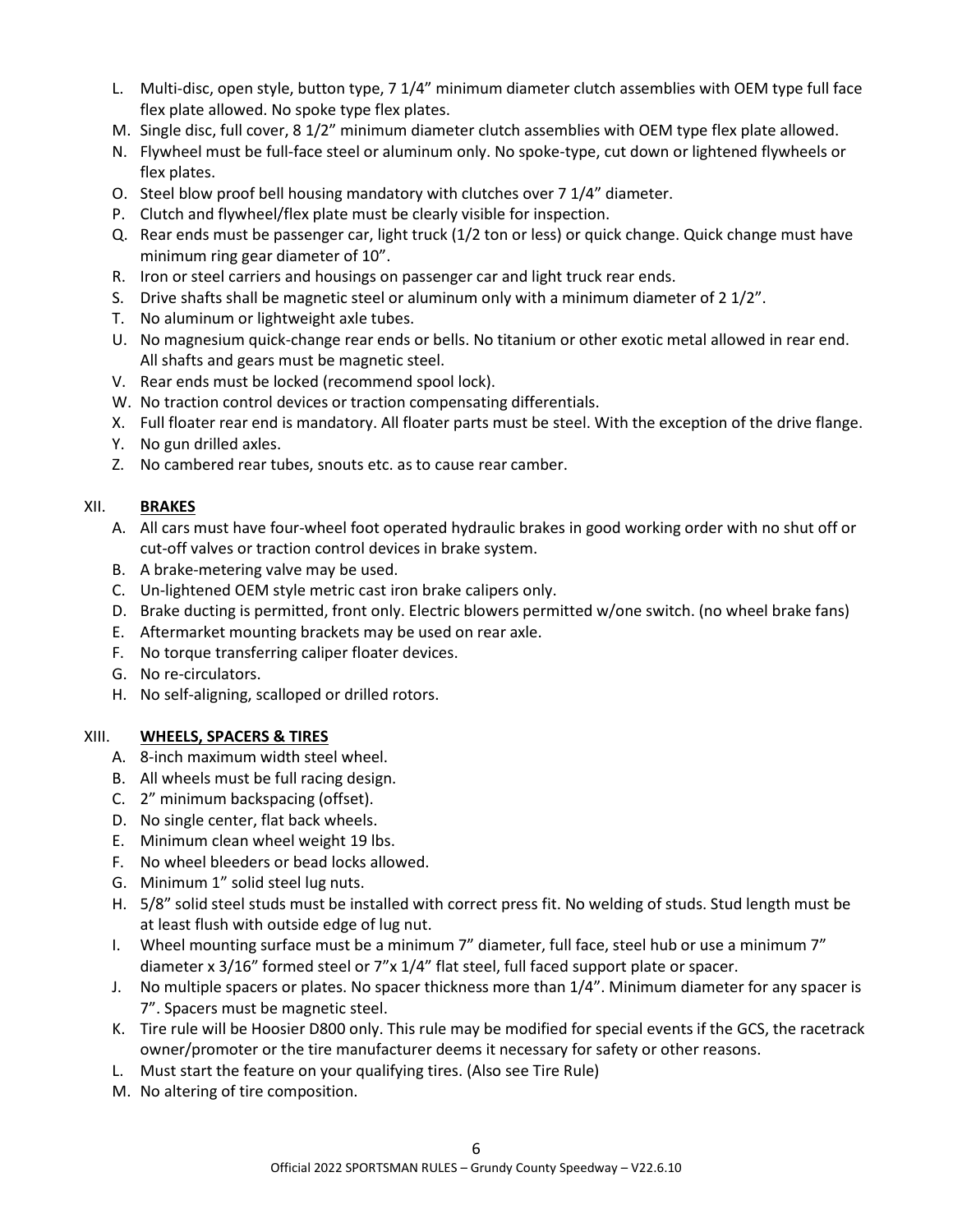- N. All wheel weights must be glued on and taped over for safety.
- XIV. **ENGINE BLOCK** (See engine options at the end of rules section)
	- A. American made production V-8 engines only. No V-6 or 4 cylinders.
	- B. Must be production cast iron block with standard external measurements.
	- C. Maximum cubic inches 360 GM and Ford, 366 Mopar.
	- D. No aluminum blocks permitted. Stock production only.
	- E. No removing of identification numbers. No grinding or lightening.
	- F. No 'Bowtie', 'SVO', or 'R' blocks (exceptions GM cast # 1005482, Ford 'B351' & 'M351', Mopar P5249515 & P5249447 59-degree standard tappet bore).

## XV. **CRANKS**

- A. Minimum 50-lb. sportsman type magnetic cranks only.
- B. Stock stroke for block.
- C. Unaltered except for normal cleanup and balancing.
- D. Cranks should not be gun drilled, contoured or sculptured.

#### XVI. **RODS**

- A. Magnetic steel type connecting rods only.
- B. No titanium OR aluminum rods.
- C. 6.0" maximum length. 560 grams minimum weight.

#### XVII. **PISTONS**

- A. Any flat top or reverse dome (dished) piston may be used.
- B. No portion of the piston may protrude above the top of the block.

### XVIII. **CAMSHAFT & VALVETRAIN**

- A. Any magnetic steel camshaft with a maximum 1/2" (.500) lift measured at the valve retainer.
- B. Stock diameter magnetic steel hydraulic or solid flat tappets only.
- C. No mushroom or roller tappets. No stud girdles or rev kits.
- D. Standard timing chain only. No gear drive or belt drive.
- E. Full roller rocker arms allowed.

#### XIX. **HEADS**

- A. Cylinder heads must be a stock steel production only. "906" and "062" only, Vortec heads allowed.
- B. No angle plug, bowtie or 461X heads. No aftermarket heads.
- C. Limited to two valves per cylinder.
- D. No titanium valves or valve retainers permitted.
- E. Combustion chamber, intake and exhaust ports must be in the original 'as cast' configuration.
- F. Three angle valve job permitted.
- G. Any evidence of sanding, polishing, relieving, grinding, porting, chemical treating, ceramic work, abrasive blasting, alteration of the original form or the addition of material to the ports or combustion chambers is prohibited.
- H. No external sanding, grinding, or removal of I.D. number or symbols.
- I. Valves must be stock size and in stock location and at stock angle.
- J. Maximum valve diameter measured across the face: Intake 2.02"; exhaust 1.60". GM Vortec intake
- K. 1.94"; exhaust 1.50".
- L. Stock production valve spring diameter only. No Beehive springs allowed.
- M. Screw in studs and guide plates allowed.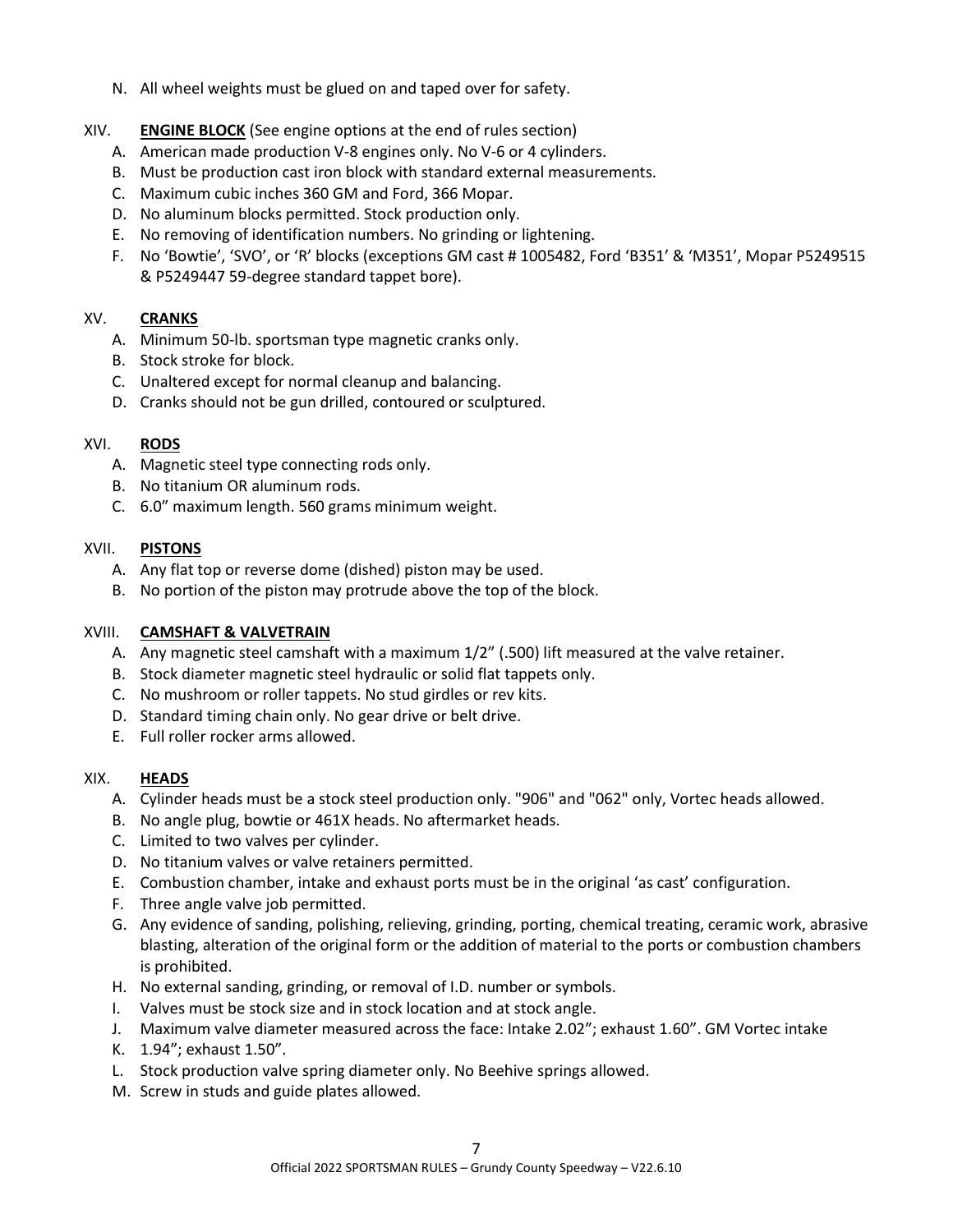- N. 10.8:1 maximum compression ratio as measured on the 'whistler'.
- O. Ford and Mopar. Must call for approval.

### XX. **INTAKE MANIFOLD**

- A. Aluminum intakes unmodified in any way include GM; GM PN 12366573, Edelbrock 2101, 7101 & 7116. Wieand 7546 or 7547. Ford; (N351 or OE Windsor head) M-9424-C358, M-9424-Z351, Edelbrock 2181 or 7181 or (OE Windsor head) 2980, 2981. Mopar; Edelbrock 2176 or 2915. W2 head must use Wieand 8015.
- B. Any evidence of sanding, polishing, relieving, grinding, porting, chemical treating, abrasive blasting, ceramic work, addition of material or any alteration to original form is prohibited.
- C. Cooling bleed lines allowed.

#### XXI. **CARBURETOR/SPACER**

- A. One Holley 4779 carburetor allowed.
- B. The carb must pass top and bottom dimension tool specs.
- C. Choke horn may be removed with a square cut, no taper or bevel and shall not be cut into the body. Air filter housing ring must remain standard. No other visible modifications allowed on or inside the carb, this includes no extra work done to the metering block. Metering blocks may have 3 emulsion holes with no air bleeds. HP metering block is allowed with only 3 emulsion holes and no air bleeds.
- D. Standard boosters only and must be tightly mounted. No annular boosters. Epoxying or safety wiring of boosters recommended.
- E. No vacuum leaks. No turtles or other induction performance enhancing devices. No other systems allowed. No HP, Ultra, or aluminum main body carbs.
- F. Two (2) return springs mandatory. An over-center throttle stop is recommended.
- G. May use single or multi-bore straight bore spacer.
- H. Maximum height for spacer is 1 1/4" including gaskets.
- I. Holley 4412 carburetor on 'blended cars' must be pre-approved.

#### XXII. **IGNITION**

- A. Factory stock type ignition only.
- B. No crank triggers.
- C. No external super coils.
- D. No aftermarket multiple spark discharge, rev limiters or similar devices. No traction control devices in ignition system or wiring.
- E. "MSD" module P.N. 83645 or 83647 with rev limiter is allowed.

#### XXIII. **EXHAUST**

- A. Maximum 1 5/8" over or under chassis, single pipe collector, spec header only.
- B. No stainless steel collectors
- C. No 180 degree or step headers.
- D. 3" maximum exhaust before muffler or 'Y'.
- E. Must exit behind driver under car or body panels.
- F. No body panel modifications for exhaust.
- G. Mufflers mandatory. Maximum of 2 mufflers allowed. 100dB noise level.
- H. Side exhaust exiting no higher than 3" from the bottom of the rocker panel, allowed.
- I. Spec header numbers: GM; Cyclone 10S10, Black Jack 93020, Schoenfeld 135, 145 or 185, Hedman Hustler direct #15800. Ford; Howe H-3020 or 380-1, Dynatech 04-64500. Mopar; Schoenfeld 455, Dynatech 35-14520.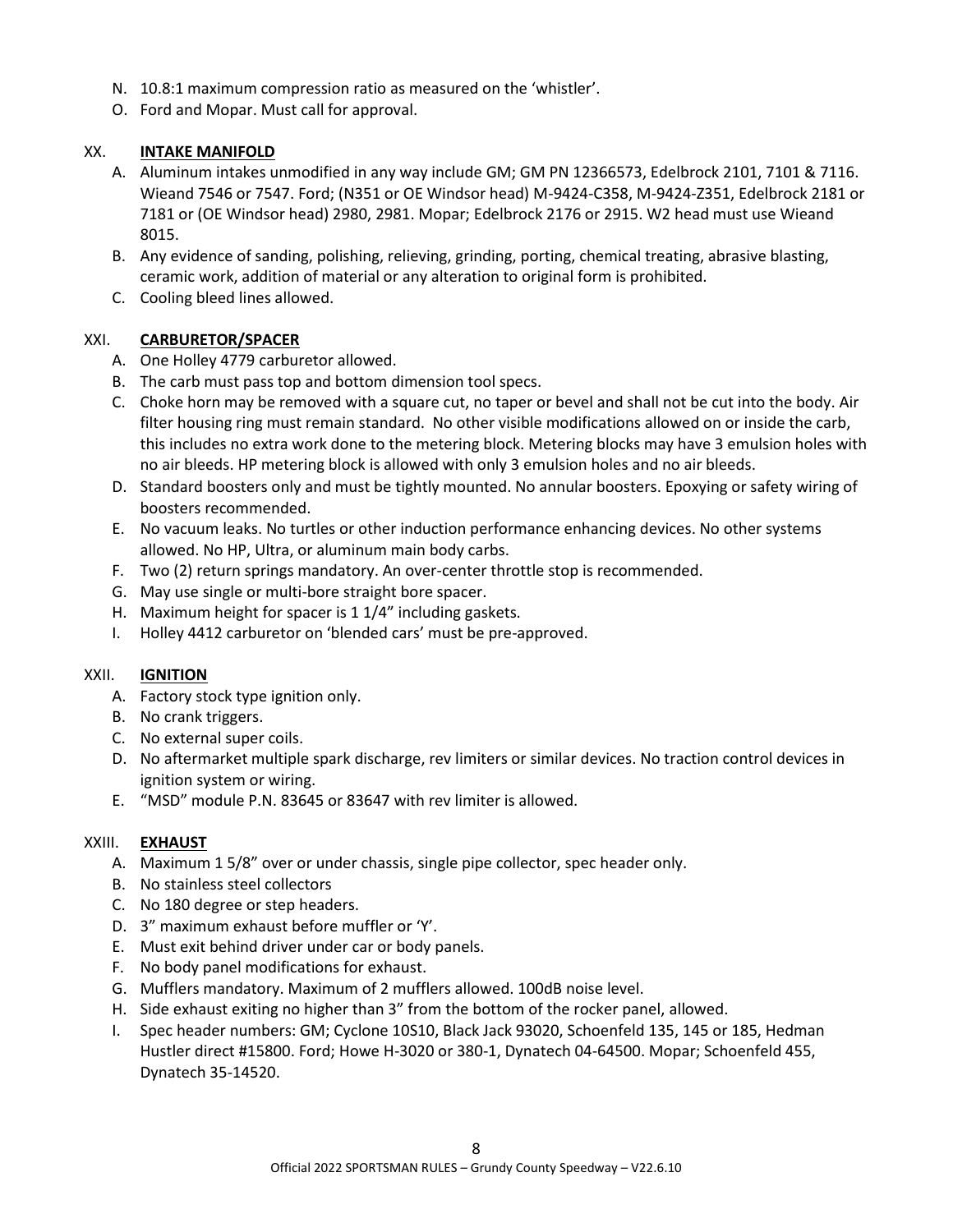# XXIV. **OIL SYSTEM**

- A. Aftermarket oil pans and breather allowed.
- B. Oil pump must remain in stock location. No dry sumps.
- C. Single stage external pump as OE replacement on Ford only.
- D. Oil coolers allowed outside of driver's compartment only.
- E. 3/4" pipe plug inspection hole must be installed in oil pan and easily accessible for inspection purposes. Inability to determine crankcase components will result in oil pan removal.
- F. If windage tray is used an inspection hole must be provided through it.
- G. 'Aeroquip' type oil lines only..

## XXV. **FUEL & OIL LINES**

- A. No alcohol or additives.
- B. OEM type mechanical fuel pumps only.
- C. Fuel lines must mount in a position to reduce damage, usually on front side of pump. No fuel lines shall pass through the driver's compartment.
- D. No plastic fuel filters.
- E. No plastic pressure lines.

## XXVI. **ENGINE SETBACK**

- A. Engine must be centered in frame.
- B. Engine compartment cross member may be notched for minimum 1" fuel pump clearance. Remove only what is necessary for fuel pump clearance and plate this area.
- C. Maximum setback from top steering box mounting bolt measured to back of block mounting surface: GM-33 1/2", all others-35".

#### XXVII. **KILL SWITCH/ELECTRICAL SYSTEM**

- A. On/off battery disconnect switch must be located on center bar as far forward toward the dash as the driver can reach and be easily accessible from either side.
- B. Maximum 12-volt electrical system with one battery only.
- C. Battery must be securely mounted outside the driver compartment
- D. Starter, in good working order, must be mounted in OEM position.
- E. All cars must be capable of starting under their own power.
- F. Transponders are mandatory and must be mounted with no obstructions to the ground near right front "A" pillar 38" rear of right front lower ball joint center.

#### XXVIII. **UNALTERED DEFINITION**

- A. All engine parts must be in their original and 'as cast' configuration.
- B. Any evidence of machining, sanding, polishing, relieving, grinding, porting, coating, chemical treating, abrasive blasting or any other alterations to the original form or the addition or removal of any material is prohibited.

#### XXIX. **SEATS, BELTS, HELMET & DRIVER SUIT**

- A. Only high back aluminum racing seats will be allowed. Fitted seat is recommended.
- B. Minimum of 16 1/2' to center of seat from inside of door bars.
- C. This seat is to be securely mounted to the floor and roll cage in a minimum of three places with six bolts and large flange washers according to manufactures specifications.
- D. Head area of seat must be braced from rear.
- E. Approved minimum 5 point racing harness/belts only. Single snap release 3" lap belt and shoulder harness and sub-belt mandatory. All belts/harness' and hardware to be certified within last five seasons.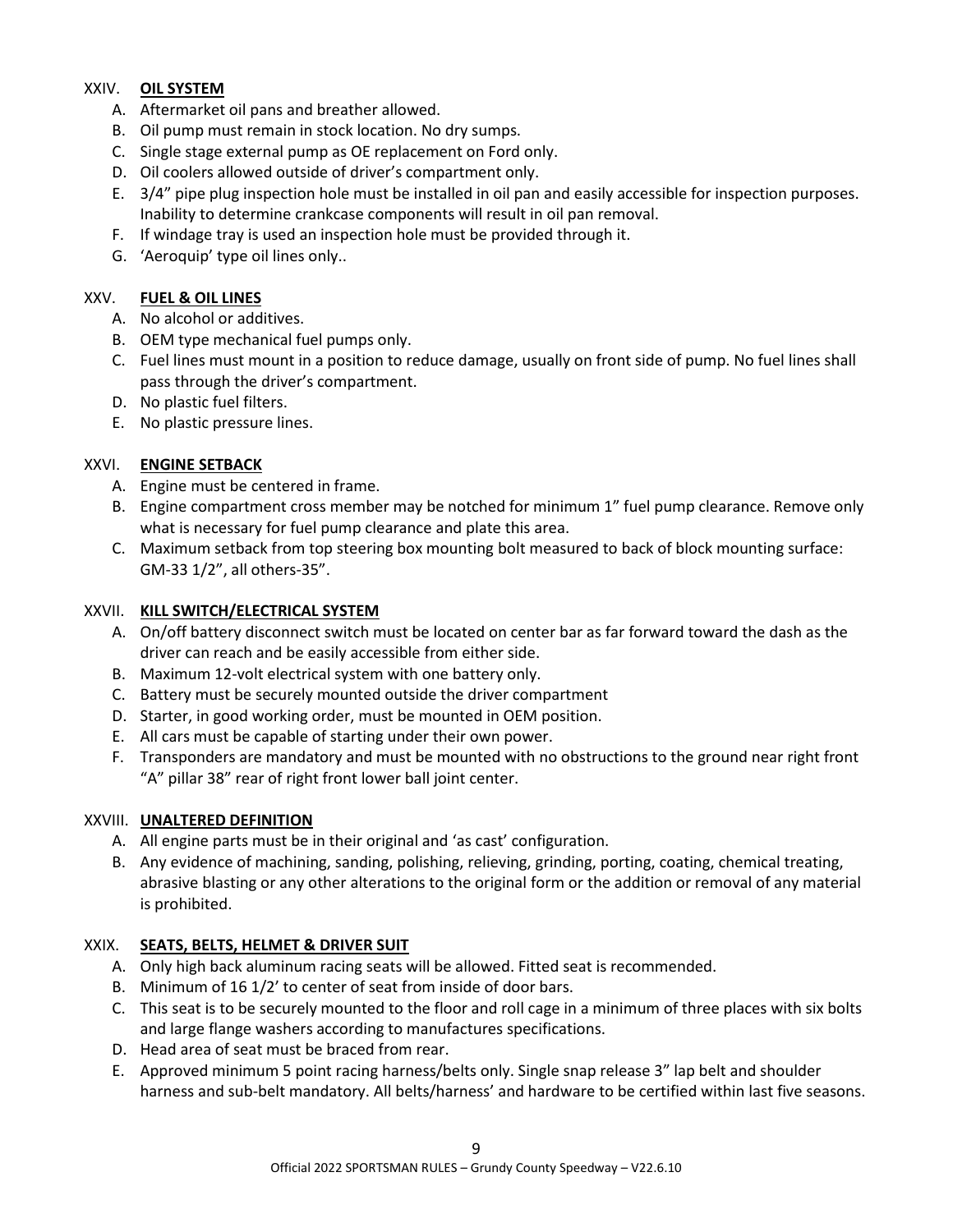- F. All belts shall be securely mounted with grade 5 or better hardware. All mountings shall be in accordance with the belt/harness manufactures instructions. Belts/harness' shall not pass through or near any sharp edges and be mounted according to manufactures specifications.
- G. Snell rated SA2005 helmet with face shield or goggles mandatory and fire retardant head sock or
- H. helmet skirt. Care should be taken with helmets, do not throw or drop. Any helmet involved in any type of impact should be immediately replaced. All manufactures instruction and warnings should be followed.
- I. Head and neck restraint system recommended, SFI 38.1 or FIA 8858 specifications, certified with in the last 5 years. (Does not include "dog collar type devices")
- J. Approved fire-retardant double layer or single layer suits w/fire retardant underwear, shoes and gloves mandatory. Clothing should be kept clean according to manufactures specifications and professional looking.

## XXX. **WINDOW NETS & PADDING**

- A. All cars will be required to run a minimum 12" driver side window safety net.
- B. Window nets will fall down and will snap with a seat belt type snap on top front corner of window.
- C. Window nets will be mounted to the chassis at the top and bottom and not any interior trim panel/piece. Absolutely no pop rivets to secure window nets.
- D. Triangle head protector window net highly recommended.
- E. Roll cage padding is mandatory within contact area of the driver, including the center of the steering wheel.

# XXXI. **FIRE/SAFETY**

- A. On board fire systems highly recommended.
- B. Quick release type extinguisher mounted within easy reach of the driver is mandatory.
- C. Must have gauge and be fully charged.
- D. All cracks and holes in cockpit must be filled or covered to prevent flames or flammable fluids from reaching the driver.

#### XXXII. **FUEL CELL**

- A. Dated bladder type fuel cell in steel can mandatory. Home track competitors may be exempted.
- B. Maximum capacity 15 gallons. (All new and replacement cells '09)
- C. Must use foam and rollover and check valves.
- D. Inline vent/overflow check valve or prepare to remove cell and/or components for inspection.
- E. All competing cars must have a minimum 1/8" steel or 3/16" aluminum protection covering the complete front and rear surface of the cell can.
- F. All fuel cells must have two straps in both directions, fully surrounding cell. Straps must be minimum
- G. 1"x 1/8" steel using minimum 5/16" grade 5 hardware.
- H. All cells must be top fill. No dry breaks.
- I. Car must have a minimum 1 1/2"x .065" wall fuel cell 'hoop' with two braces to the frame.
- J. Maximum clearance between cell and guard (hoop) is 1 1/2 inches.
- K. Minimum 91/2" cell guard ground clearance. The guards are to protect the cell only, nothing else will be fastened to them.
- L. Square or rectangle cell and containers only. No U shape, horseshoe or any other configuration allowed.
- M. Fuel cell and components ground clearance is 11".

#### XXXIII. **COOLING SYSTEM**

- A. Radiator must be of stock configuration and as close to stock location as possible.
- B. All cars must have minimum 18-gauge fan protection covering upper 180 degrees of fan.